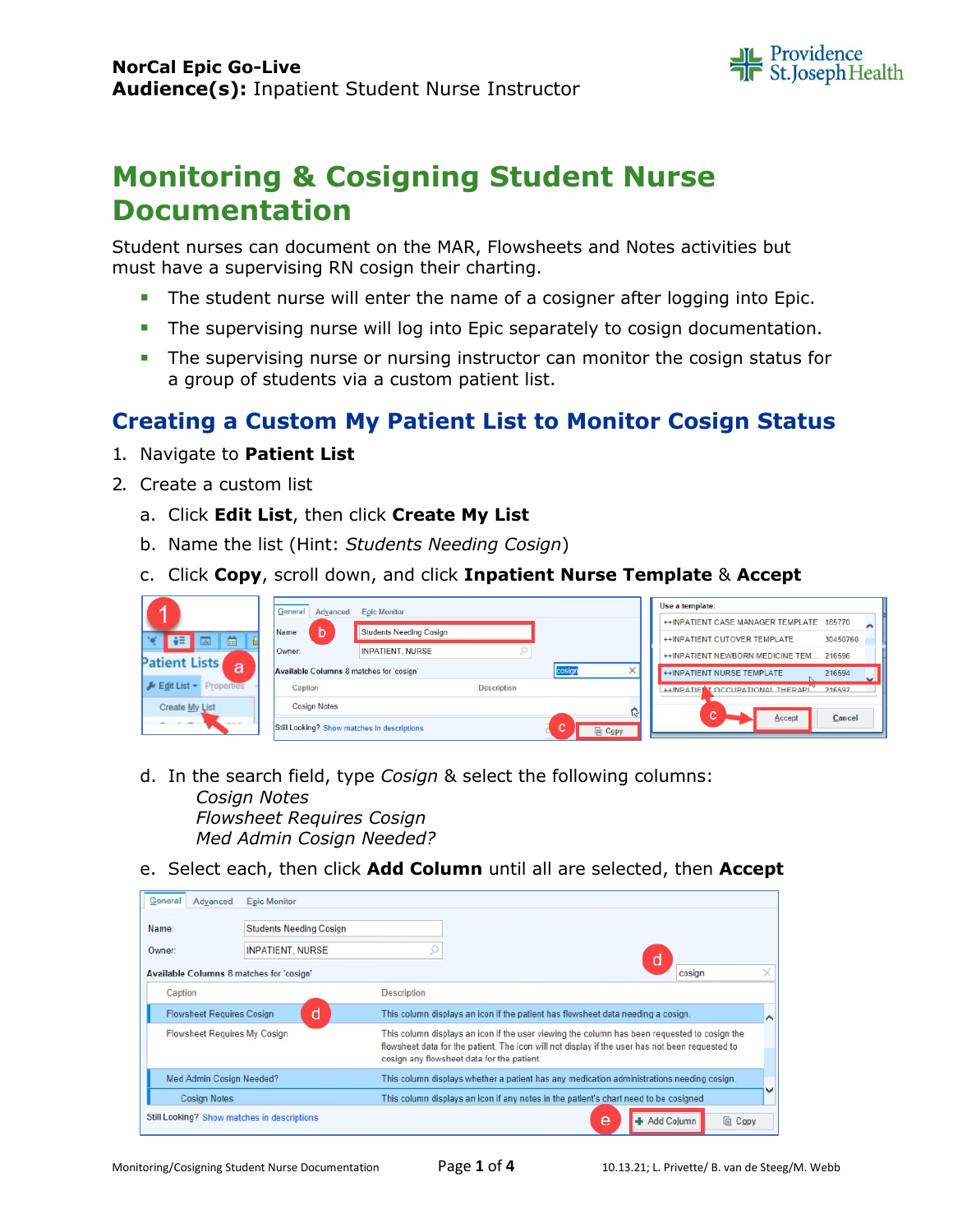### **NorCal Epic Go-Live Audience(s):** Inpatient Student Nurse Instructor



- 3. Under **Available Lists**, open the *facility* folder and the **All Units** folder
	- **For the ED patient list, go the <b>Emergency** folder
- 4. Select the department to view the list of patients
- 5. Left click, hold & drag your students' patients to your new custom patient list
	- Note: An icon in the cosign columns indicates that a cosign is needed. If a cosign is not needed, the column for the patient will be empty.

| ▼   #   国   曲<br>BQ                                                                                                                                                                        |             |                                            |                               |                               |                        |        |                    | TION NURSEL > EpicCare |                          |                         |  |
|--------------------------------------------------------------------------------------------------------------------------------------------------------------------------------------------|-------------|--------------------------------------------|-------------------------------|-------------------------------|------------------------|--------|--------------------|------------------------|--------------------------|-------------------------|--|
| <b>Patient Lists</b>                                                                                                                                                                       |             |                                            |                               |                               |                        |        |                    |                        |                          |                         |  |
| Fedit List . Properties - Remove Patient + Add Patient - Wrap Text > Open Chart & Patient CRM - Sign Out Rpt % M/ Doc Flowsheet % Vork List   Form Rr & Pre-Assign<br>$\widehat{(\cdots)}$ |             |                                            |                               |                               |                        |        |                    |                        |                          |                         |  |
| <b>My Lists</b><br>(@) Medical B                                                                                                                                                           |             | <b>Students Needing Cosgin 26 Patients</b> |                               |                               |                        |        |                    |                        | Search Current Locat     |                         |  |
| $\hat{}$<br>Dan's List                                                                                                                                                                     | Priva       |                                            |                               |                               |                        | Unackn |                    | Cosian                 | <b>Flowshe Med</b><br>Mv | Require Admin<br>Cosign |  |
| トラ<br><b>Students Needing Cosgin</b>                                                                                                                                                       | Enco A Unit |                                            | Room/Bed Patient              |                               | Problem                |        | Orders Signed/Held | <b>Notes</b>           |                          | Cosign Needed           |  |
| Vincent, Test<br>※ CICU                                                                                                                                                                    | No          | OSV EMERGENCY CENTER                       | $\overline{\phantom{a}}$      | Wwe. Zzz                      |                        |        |                    |                        |                          | ☞                       |  |
| (b) OSV ED<br>▶ 12 My Favorite Lists                                                                                                                                                       | No          | OSV EMERGENCY CENTER                       | Admit /<br><b>OSV Admit</b>   | Bpam, Osvupgrade              | Hypertensive emergency | 自      |                    | P.                     |                          |                         |  |
| <b>Available Lists</b><br>V<br>All Units<br>∧                                                                                                                                              | No          | OSV EMERGENCY CENTER                       | <b>DIS02/</b><br><b>DIS02</b> | Cernerbridge, Seahawks        | Fever, unknown origin  | Ê      |                    |                        | ₽                        |                         |  |
| Consults-Ancillary<br>Diagnostics<br>DME - IP only                                                                                                                                         | No          | OSV CICU                                   |                               | 107 / 107-1 Device, Test      |                        | 自      |                    |                        |                          |                         |  |
| $\blacktriangleright$ Emergency<br>iii OSV ED                                                                                                                                              | No          | OSV CICU                                   |                               | 108 / 108-1 Integration, Test |                        | Ė      |                    |                        |                          |                         |  |

# **Cosigning MAR Documentation**

- 1. Open the patient's chart
- 2. Navigate to **Summary**
- 3. Click **Overview Nursing** report
- 4. Scroll to find the **Administrations with Cosign Requests** section
- 5. Click one of the **[Cosign]** options
	- You can cosign all administrations in the *Administrations with Cosign Request* section, "*all from the use*r," all cosigns requested for the order, or on the individual medication administration

| <b>Tangled, Pink</b><br>×                                                                             |                                                                                                  |                       |                                                  |                                                            |  |  |  |  |
|-------------------------------------------------------------------------------------------------------|--------------------------------------------------------------------------------------------------|-----------------------|--------------------------------------------------|------------------------------------------------------------|--|--|--|--|
| Summary Chart Revi Results<br><b>Work List</b>                                                        | <b>CR MAR Flowsheets</b> Notes Education Care Plan                                               | Orders Demo           | Admit<br>Discha<br>Charg                         | $\overline{\mathbf{v}}$<br>Medic                           |  |  |  |  |
| <b>Summary</b>                                                                                        |                                                                                                  |                       |                                                  | $\circledcirc$ $\Box$ $\sim$ $\sqrt{ }$                    |  |  |  |  |
| З<br>Well Child<br>ED<br><b>Adult Overview</b><br>Meds<br>Snapshot                                    | <b>Overview Nursing</b><br>Event Log                                                             | Intake/Output         | 出唱日<br>$\bigoplus$                               | O<br>- 8<br><b>Overview Nursing</b><br>F                   |  |  |  |  |
| <b>Current Activity Orders</b><br><b>Report   Show Details</b><br>No data available.                  | <b>Active Checklists</b><br>No checklists applied.                                               | Add/Remove   Open     | <b>Relation</b>                                  | Self<br>⌒                                                  |  |  |  |  |
| Safe Handling and Mobility Screen &<br>No data available.                                             | <b><math>\frac{1}{22}</math> Care Plan Problems &amp;</b><br><b>Adult Inpatient Plan of Care</b> | Report                |                                                  |                                                            |  |  |  |  |
| [Cosign all administrations]<br>$\boldsymbol{\Lambda}$<br><b>Administrations with Cosign Requests</b> |                                                                                                  |                       |                                                  |                                                            |  |  |  |  |
| <b>Phs Ip/Ed Nursing Student</b><br>morphine injection 2 mg<br><b>Status: Active</b>                  |                                                                                                  |                       | 5                                                | [Cosign all from this user]<br>[Cosign all for this order] |  |  |  |  |
| Rate<br>Action<br>Dose<br>Given<br>2 <sub>mg</sub>                                                    | Site<br>Route<br>Intravenous                                                                     | Time<br>09/30/21 1521 | <b>Requested Cosigner</b><br>Nurse Inpatient, RN | [Cosign]                                                   |  |  |  |  |
|                                                                                                       |                                                                                                  |                       |                                                  |                                                            |  |  |  |  |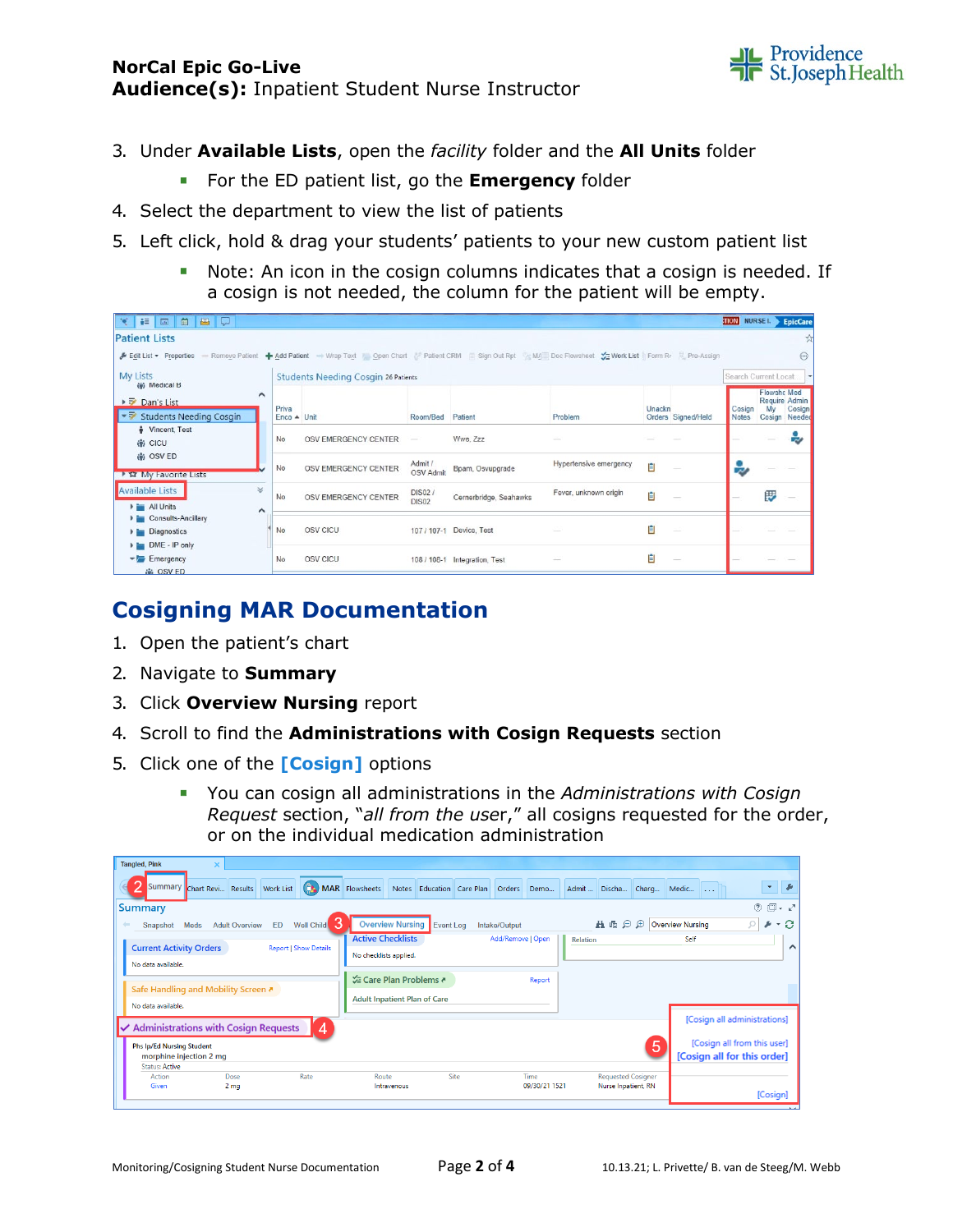

### **Cosigning Flowsheet Documentation**

- 1. Open the patient's chart
- 2. Navigate to **Flowsheets**
- 3. From the Flowsheet toolbar, click **Cosign** (the orange highlighted button)
- 4. Click one of the **Cosign** options

You can *Cosign All* flowsheet data needing cosign, all documentation for the *Cosign Requestor*, level, on the column level, or on the item level

| <b>Tangled, Pink</b>             |               | ×                                                                     |        |                 |                        |                   |                      |       |
|----------------------------------|---------------|-----------------------------------------------------------------------|--------|-----------------|------------------------|-------------------|----------------------|-------|
|                                  |               |                                                                       |        |                 |                        |                   |                      |       |
| $\leftarrow$                     |               | Summary   Chart Revi                                                  |        | Results         | <b>Work List</b>       |                   | Flowsheets           | Notes |
| <b>Flowsheets</b>                |               |                                                                       |        |                 |                        |                   |                      |       |
|                                  |               | P Cosign 2 Add Rows + LDA Avatar ▼ m Add Col n n Insert Col < Data Vi |        |                 |                        |                   |                      |       |
| <b>Vital Signs</b>               |               | Intake/Output Adult PCS Adult Patient Profile                         |        |                 |                        |                   | Quickchart LDA Activ |       |
|                                  |               | O Search (Alt+Comma)                                                  |        |                 | ○ Accordion ○ Expanded |                   | (a) View All         |       |
|                                  |               |                                                                       |        |                 |                        |                   |                      |       |
|                                  |               | <b>Flowsheet Data Needing Cosign</b>                                  |        |                 |                        |                   |                      |       |
|                                  |               |                                                                       |        |                 |                        |                   |                      |       |
|                                  |               | All Flowsheet Data Needing Cosign                                     |        |                 |                        | <b>Cosign All</b> |                      |       |
| Show links for individual values |               |                                                                       |        |                 |                        |                   |                      |       |
|                                  |               | <b>Cosign Requestor: Phs Ip/Ed Nursing Student</b>                    |        |                 |                        |                   |                      |       |
|                                  |               |                                                                       |        |                 |                        | Cosign            |                      |       |
| <b>Vital Signs</b>               |               |                                                                       |        |                 |                        |                   |                      |       |
| <b>Row Name</b>                  |               | 09/30/21 1400                                                         |        | 09/29/21 1600   |                        |                   |                      |       |
|                                  |               | Cosign                                                                | Cosign |                 |                        |                   |                      |       |
| <b>Vital Signs</b>               |               |                                                                       |        |                 |                        |                   |                      |       |
| Temp                             |               | Cosign 37.6 °C (99.7 °<br>F)                                          |        | 37.2 °C (99 °F) |                        |                   |                      |       |
| Temp src                         |               | Cosign Tympanic                                                       |        |                 |                        |                   |                      |       |
| Pulse                            | Cosign 68     |                                                                       |        |                 |                        |                   |                      |       |
| Resp                             | Cosign 18     |                                                                       |        |                 |                        |                   |                      |       |
| <b>BP</b>                        | Cosign 120/64 |                                                                       |        |                 |                        |                   |                      |       |
| BP Method Cosign Automatic       |               |                                                                       |        |                 |                        |                   |                      |       |
| BP Location Cosign Left arm      |               |                                                                       |        |                 |                        |                   |                      |       |
| SpO2                             | Cosign 100 %  |                                                                       |        |                 |                        |                   |                      |       |
|                                  |               |                                                                       |        |                 |                        |                   |                      |       |
|                                  |               |                                                                       |        |                 |                        | X Close           |                      |       |
|                                  |               |                                                                       |        |                 |                        |                   |                      |       |

# **Cosigning Notes Documentation**

- 1. Open the patient's chart
- 2. Navigate to **Notes**
- 3. Select the nursing student's note you are cosigning
- 4. Review the documentation, then click **Cosign** from preview pane toolbar
- 5. Click **Cosign** again